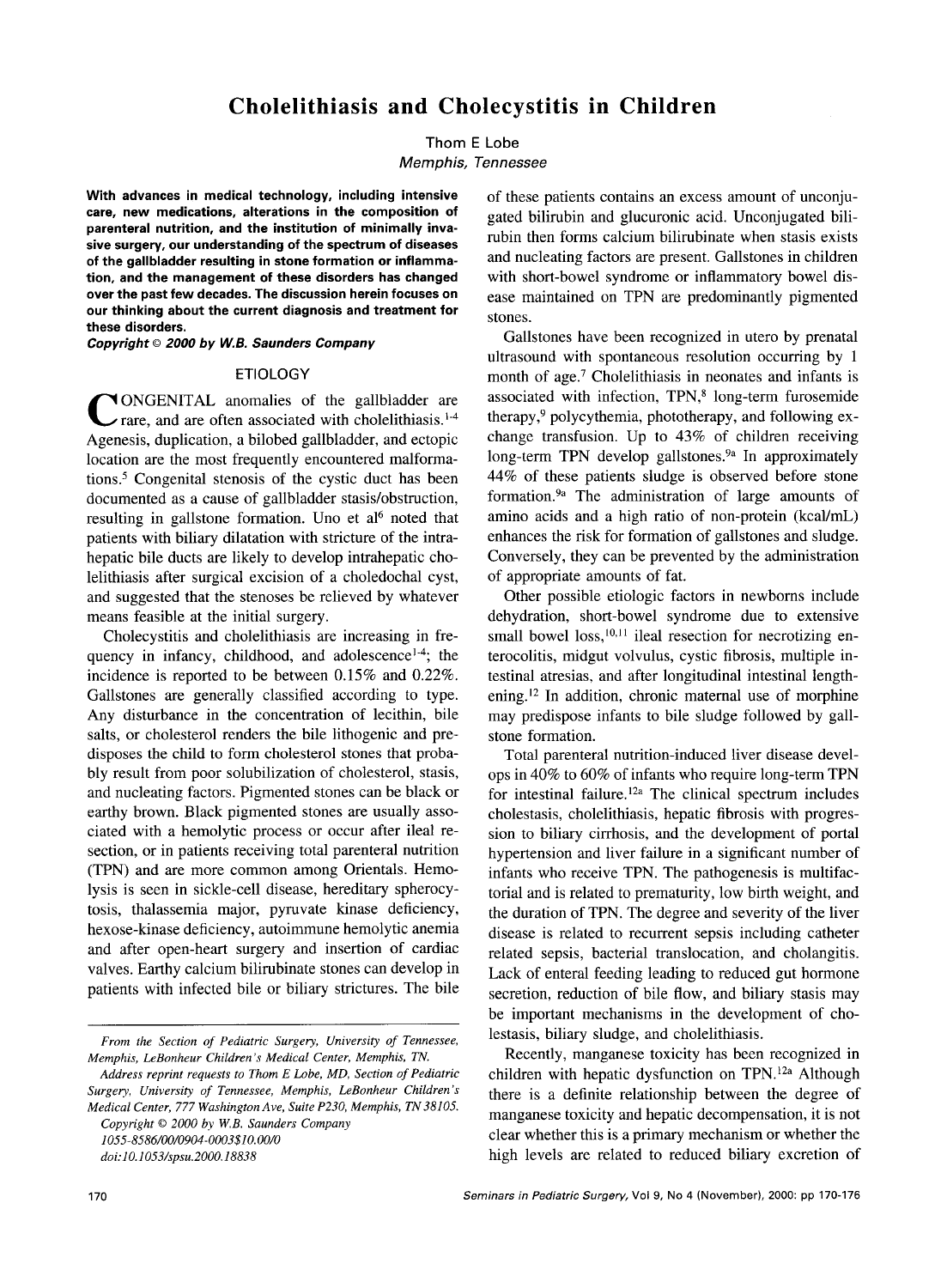manganese. The administration of ursodeoxycholic acid may improve bile flow and reduce gall bladder and intestinal stasis. As survival from isolated intestinal transplantation improves, this therapeutic option should be considered before TPN-induced liver disease becomes irreversible and combined liver and small bowel transplantation is required.13

In sickle cell disease, cholelithiasis has been reported in 42% of subjects with the beta 5 beta 5 form, and in 27% of subjects with the beta 5 beta th form. 14 There is a greater incidence of cholelithiasis during the first years of life with the beta 5 beta 5 form of the disease than with the beta 5 beta th form. In another study, AI-Salem and Qaisruddin<sup>15</sup> investigated the prevalence of cholelithiasis using abdominal ultrasound in children with sickle cell disease. Gallstones were present in 20% of children, an additional 16% had biliary sludge only. On follow-up, two-thirds of the 50 children with sludge had developed gallstones and five had already had a cholecystectomy. Five continued to have sludge on follow-up while seven were reported to have no sludge. They recommended that children with evidence of sludge should be followed up regularly by ultrasound and those who develop gallstones should undergo elective cholecystectomy. We prefer to perform elective cholecystectomy only if there are hepatobiliary symptoms.

The incidence of cholelithiasis in children with thalassemia major varies from 2% to 23% and increases with age. Gallstones are observed in about 6% of children 6 to 10 years of age and 45% of children 11 to 14 years of age. The risk of cholelithiasis may be decreasing in these children as a result of hypertransfusion therapy which blocks the bone marrow so that the fragile cells of thalassemia major are no longer produced.

The incidence of cholelithiasis in hereditary spherocytosis is 43% to 63% and is slightly more common in girls than boys. Abdominal ultrasound examination should be performed before planned splenectomy to detect the presence of gallstones.

Gallstones can develop in older children and adolescents as well. Children with ileal resection or dysfunction do not appear to be at risk for cholesterol cholelithiasis before puberty. However, the development of biliary cholesterol supersaturation after puberty may predispose them to gallstone formation in adulthood.<sup>16</sup>

In the absence of an underlying hematologic disorder, most gallstones are associated with obesity, adolescent pregnancy, a positive family history for cholelithiasis, the use of oral contraceptives, or as a complication of choledochal cyst. An increased risk of cholelithiasis also has been documented in children receiving treatment for Wilm's tumor, neuroblastoma, Hodgkin's disease, and non-Hodgkin's lymphoma. Still, the origin of gallstones in approximately 80% of pediatric patients remains unknown. 17 While there is no sex predilection, females begin to predominate in adolescence with a ratio of 11: I to 22:1, probably due to the influence of estrogen.

Gallbladder dyskinesia, characterized by poor gallbladder contractility and the presence of cholesterol crystals in the bile, is most likely an early stage of cholesterol gallstone formation. They increase in frequency with age. Symptoms suggestive of biliary colic in children without evidence for cholelithiasis may frequently represent biliary dyskinesia.18

Cholelithiasis can be due to Salmonella infection of the gallbladder,  $19,20$  and Ceftriaxone therapy has been known to induce reversible precipitates or biliary pseudolithiasis which can be reversed by discontinuation of the drug. $21-23$ 

Other patients at risk may be liver transplant recipients whose donors were prone to develop lithogenic bile. Cao et al suggest analyzing the bile at the time of procurement, and, depending on the cholesterol and bile acid composition, recommend FK506 be used in these patients with or without the addition of ursodeoxycholic.<sup>24</sup>

The incidence of gallstones in children who are heart transplant recipients is approximately 16% at a mean of 4 months post-transplant.25 Patients who have been on extracorporeal membrane oxygenation are also at risk for gallstones,26 and should undergo cholecystectomy if stones develop.

## CHOLECYSTITIS

Acute noncalculous distention of the gallbladder, hydrops, is characterized by severe edema around the gallbladder and common bile duct. Older infants and children may manifest fever, a right upper quadrant mass, and abdominal tenderness on palpation; whereas a mass may be the only finding in neonates. In newborns, acute hydrops has been observed in septic infants and also has occurred in a patient with cystic duct agenesis. In older infants and children, hydrops may accompany scarlet fever, leptospirosis, and Kawasaki disease (mucocutaneous lymph node syndrome). In the latter instance, the cystic duct and common bile duct are surrounded by enlarged lymph nodes. $27$ 

Acalculous cholecystitis tends to occur as a complication of severe illness, or as a sequela of surgery, burns or multisystem trauma, massive blood transfusion, and various infections including pneumonia, generalized sepsis, typhoid, salmonella, otitis media with meningitis, giardiasis, and Kawasaki disease. The underlying features involved in the pathogenesis include dehydration, adynamic ileus, gallbladder stasis, treatment with TPN, and hemolysis from multiple transfusions. According to Shapiro et al<sup>28</sup> acute acalculous cholecystitis accounts for  $2\%$ to 15% of all cases of acute cholecystitis, and the inci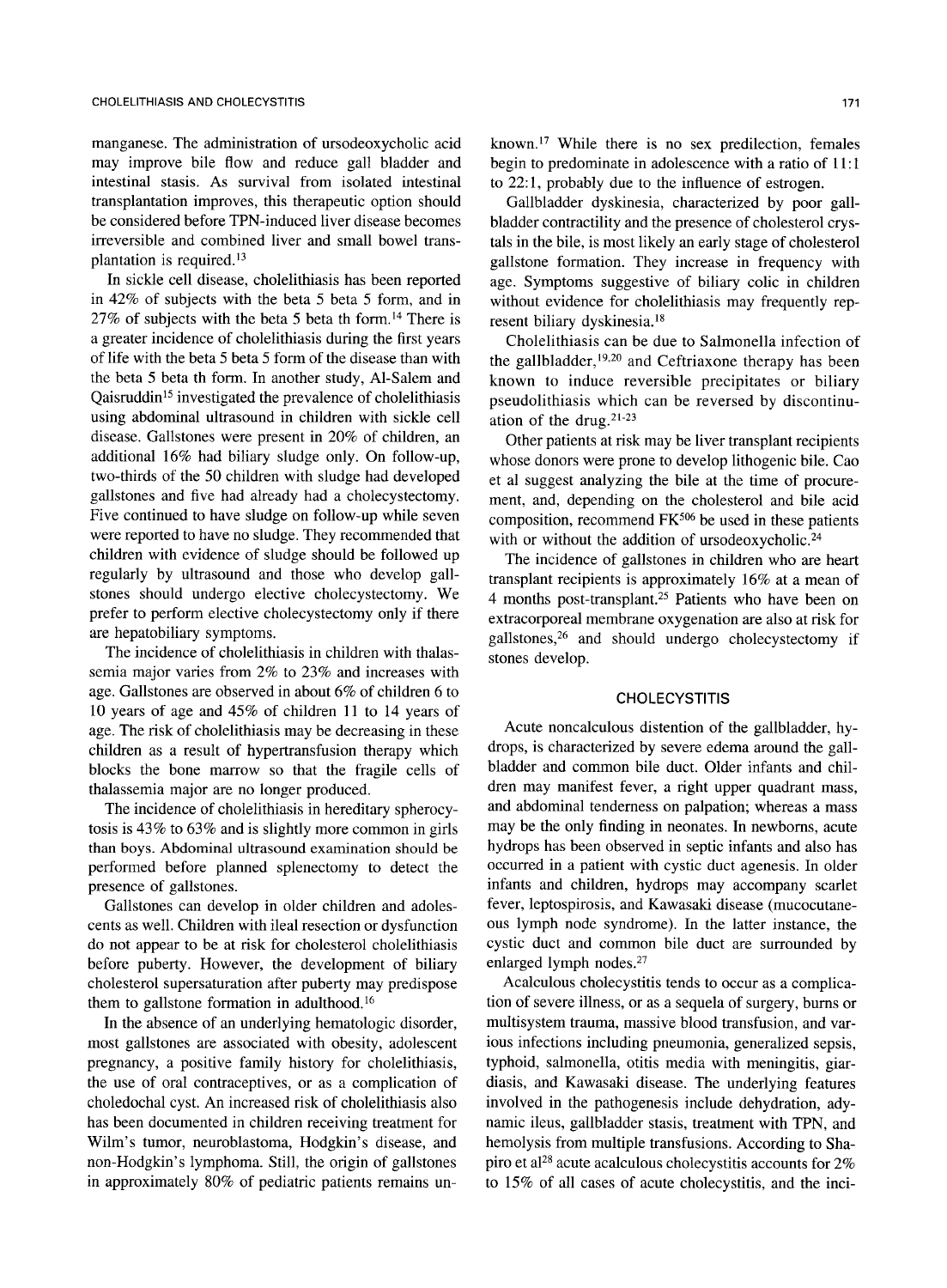dence of acute acalculous cholecystitis may be as high as 32% in children undergoing cholecystectomy.

An unusual cause of cholecystitis is torsion of the gallbladder. This condition can be diagnosed presurgically by noting a dislocation of the gallbladder on the presurgical ultrasound.29

Cholecystitis is known to be one manifestation of cytomegalovirus disease in renal transplant patients $30$  and may be seen in critically ill children such as those undergoing cardiac surgery.<sup>31</sup>

Cholecystitis also can occur after spinal fusion and instrumentation in children. When diagnosed early, conservative, nonsurgical therapy may be sufficient.<sup>32</sup>

Eosinophilic cholecystitis can be diagnosed by peripheral blood eosinophilia or a positive bone marrow aspirate.33 These patients respond promptly to prednisone therapy.

#### **DIAGNOSIS**

Symptomatology and associated medical history are more important in diagnosing cholelithiasis than are laboratory tests. Jaundice is the most common symptom (90%) in children less than I year of age. Overall, the most common presenting symptom is vomiting  $(60\%)$ .<sup>34</sup> While right upper quadrant pain in the absence of vomiting is not significant, as this occurred only once.

Gangrenous acalculous cholecystitis can occur in premature infants and may be confused with necrotizing enterocolitis.35 The diagnosis of acalculous cholecystitis in the newborn can be diagnosed with a combination of ultrasound and radionuclide scanning.36

In smaller children, the symptoms of acalculous cholecystitis include fever, right upper quadrant pain, nausea, vomiting, and occasionally diarrhea when the underlying infection is caused by a pathogenic intestinal organism. Tenderness to palpation and muscle guarding are noted on physical examination. A right upper quadrant mass is sometimes palpable and must be distinguished from acute hydrops. Leukocytosis and jaundice are often observed, and serum amylase may be elevated signifying associated pancreatitis. The diagnosis is confirmed by ultrasound.

Gallbladder contractility may be assessed with <sup>99m</sup>Tc diisopropyl iminodiacetic acid in response to cholecystokinin injection. Ejection fractions in patients with biliary dyskinesia are usually less than 35% to 40%.

Children with acute cholecystitis can present with fever, nausea, vomiting, right upper quadrant abdominal tenderness, and guarding. A right upper quadrant mass is occasionally present. While jaundice may indicate choledocholithiasis, more often it is simply due to hemolysis. In patients with chronic cholecystitis and cholelithiasis, the physical examination is often normal. In instances of acute cholecystitis, laboratory tests may demonstrate an elevated white blood cell count and left shift on the differential smear. With choledocholithiasis, elevation of serum direct bilirubin, alkaline phosphatase, and gamma-glutamyl transferase levels can be observed. Serum amylase may be elevated with associated pancreatitis.

Chronic cholecystitis and cholelithiasis are much more common than acute cholecystitis in children. Pain is less well-localized in younger children and is often confused with that of appendicitis. Chronic cholecystitis is commonly characterized by recurrent bouts of right upper quadrant pain associated with meals. The pain is usually much less specific and only rarely associated with fatty food intolerance.

The most accurate and useful diagnostic test is the ultrasound examination. $37-39$  Both real-time and grayscale ultrasound studies allow the recognition of echogenic images and acoustic shadows with the mobility in the gallbladder and assessment of gallbladder size and wall thickness and the diameter of the common bile duct. The ultrasound study has an accuracy of approximately 96%. Cholescintigraphy with technetium-99m-Iabeled iminodiacetic acid compounds is the most useful test to assess the patency or obstruction of the cystic duct and is the procedure of choice to diagnose acute cholecystitis. In patients with acute cholecystitis, the isotopic scan will demonstrate flow from the extrahepatic biliary system into the intestine without visualization of the gallbladder. False-positive scans may result in fasting patients or those receiving TPN. Administration of intravenous morphine before the scintigram is useful in such cases as it will cause spasm of the sphincter of Oddi, resulting in an increase in common bile duct pressure and enhance visualization of the gallbladder, thus excluding the diagnosis of cholecystitis. This test has a sensitivity near 100% and a specificity of 95%. Cholescintigraphy also is useful in detecting common bile duct obstruction or a choledochal cyst.

Spiral computed tomography cholangiography is a relatively new imaging technique that results in biliary opacification and a three-dimensional reconstruction. This study, as well as the magnetic resonance imaging cholangiogram, proves useful in complicated cases of obstruction or pancreatitis and often obviates the need for endoscopic retrograde cholangiopancreatography (ERCP) or other forms of cholangiography.4o

# TREATMENT

Spontaneous resolution of gallstones in some neonates and infants up to age 341 has been observed on serial ultrasound examinations.42 It may be difficult to differentiate biliary sludge from cholelithiasis in premature infants, and some cases that resolve may have sludge rather than stones. Resolution of stones may occur as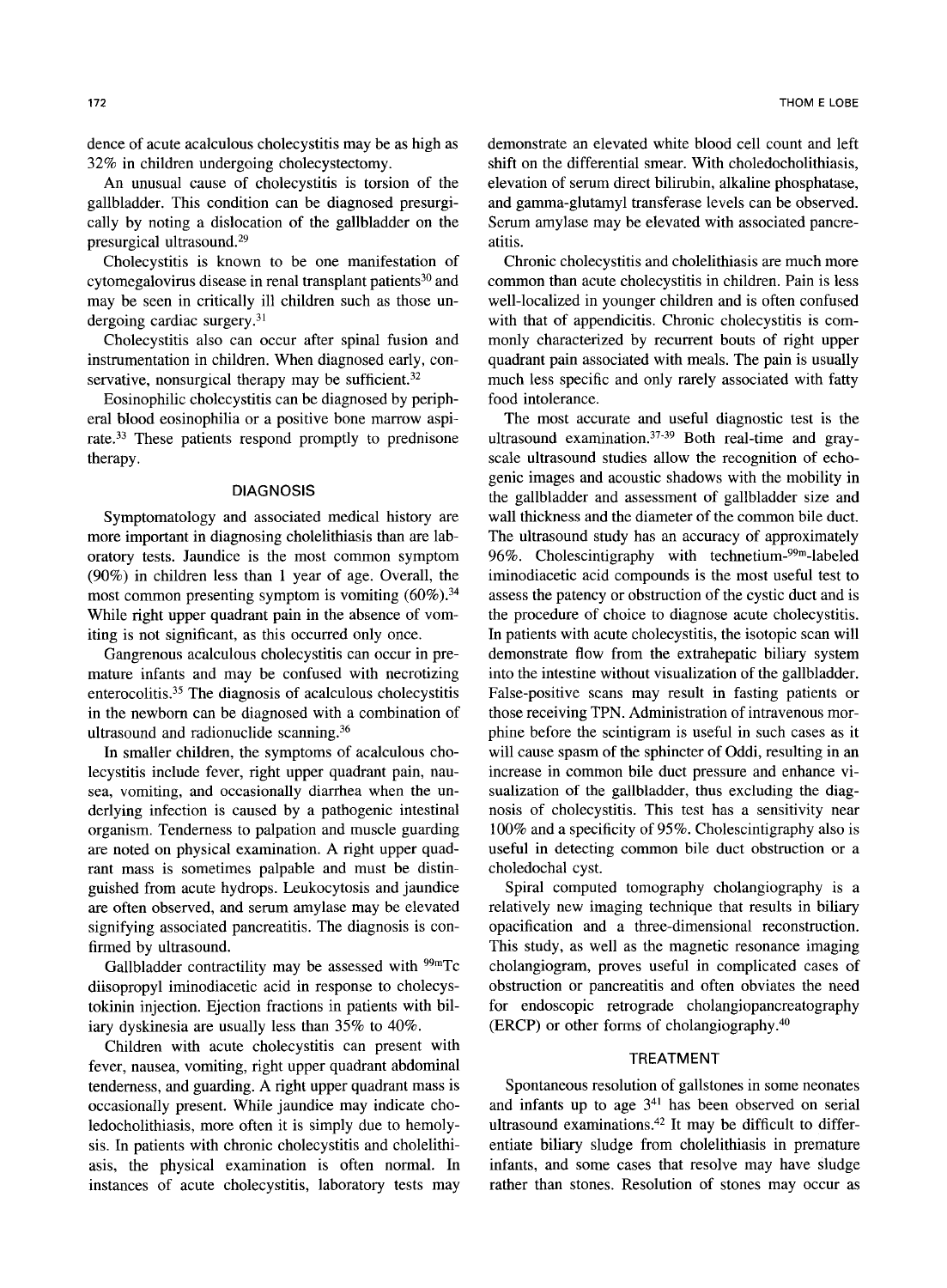soon as 2 to 20 days after cessation of TPN therapy. We recommend nonsurgical therapy for noncalcified, asymptomatic, TPN-related gallstones (for as long as 9 to 12 months) and cholecystectomy for symptomatic children with TPN-associated gallstones and those with calcified radiopaque gallstones, as these are unlikely to resolve spontaneously. Surgical treatment in neonates or infants with cholelithiasis may be necessary for complications of acute inflammation or cholangitis. Therapeutic options include surgical cholecystectomy or cholecystotomy with stone removal and irrigation. Attempts at percutaneous puncture of the gallbladder or intrahepatic ducts with subsequent irrigation of the biliary tract to clear obstructing biliary sludge and stones is associated with cholangitis in 40% of patients.27

Children with gallstones and typical symptoms of right upper quadrant or epigastric pain with food intolerance should undergo cholecystectomy. In one study, 82% of children with cholelithiasis and atypical symptoms had improvement with dietary manipulation. Pediatric patients with gallstones that are asymptomatic or associated with atypical symptoms can be safely followed without complications.<sup>43</sup>

The treatment of hydrops is conservative. Antibiotics are used when appropriate for septic patients, and when possible, early enteral feedings to stimulate gallbladder contraction and emptying. These patients should be followed by serial ultrasound examinations and if distention and pain persist or increase a cholecystostomy may be helpful. If the gallbladder wall appears gangrenous, or if cystic duct obstruction is detected, a cholecystectomy should be performed.

The treatment for mild cases of acalculous cholecystitis includes nasogastric suction, intravenous fluids, and appropriate parenteral antibiotics. The patient's course is followed by serial ultrasound examinations. Persistence of a mass and/or increased distention and clinical deterioration constitute indications for surgical intervention. Cholecystostomy is reasonable for bothersome distention; however, cholecystectomy should only be carried out for inflammation, the presence of purulent exudate, or gangrenous changes in the gallbladder wall. Gallbladder infarction has also been observed as a result of arteritis in patients with Kawasaki disease.

Amphotericin B is effective in the treatment of Candida cholecystitis.44

Gamba et al<sup>45</sup> explored the possibility of medical treatment of gallstones with ursodeoxycholic acid or chenodeoxycholic acid in children. All patients had radiolucent stones with a maximum diameter of 10 mm and a normally contractile gallbladder. The stones disappeared completely in two of the 15 children, but later returned. All symptomatic patients became symptomfree. The investigators concluded that ursodeoxycholic

acid is ineffective in the permanent elimination of gallstones in children but can serve to temporarily relieve symptoms.

Extracorporeal shockwave lithotripsy used in conjunction with oral therapy has limited use in children and is expensive, painful, and has a high recurrence rate. Percutaneous endoscopic cholecystolithotomy is invasive, has a high risk of gallstone recurrence, and is similarly poorly suited for infants and young children. The exception to this may be a select group of orthotopic liver transplant recipients for whom percutaneous transhepatic electrohydraulic lithotripsy using an 11 French flexible ureteroscope may be the approach of choice.46

Choledocholithiasis with cholestatic jaundice in infants usually requires therapeutic intervention, although spontaneous resolution has been reported in 28% of patients.47 If choledocholithiasis with obstructive jaundice occurs, ERCP and endoscopic sphincterotomy with stone removal can be used to clear the common bile duct<sup>47</sup> even in infants. If gallstones remain after clearing the common bile duct, a formal cholecystectomy should be performed, since recurrent complications are likely. If endoscopic sphincterotomy is unsuccessful or if the child is too small for ERCP, a procedure with irrigation of the common bile duct through the cystic duct or a transduodenal sphincterotomy may be helpful. If bile duct perforation has occurred, early peritoneal irrigation and drainage usually provide effective treatment.

Sickle cell disease patients with gallstones have an average of more than 10 hospitalizations and 25 ambulatory visits annually, mostly for infectious complications.48 Those without gallstones have an average of only 4 hospitalizations and 13 ambulatory visits per year. For children with sickle cell anemia and gallstones, elective cholecystectomy (or perhaps cholelithotripsy) can reduce the high morbidity caused by infection.<sup>48</sup> As many as 50% of previously asymptomatic patients will require operation within 3 years because of significant complications or symptoms of acute cholecystitis. Careful presurgical preparation of the child with sickle-cell anemia is essential to avoid sickling of the abnormal red blood cells which may be precipitated by hypoxia, hypothermia, acidosis, hypovolemia, and a high level of hemoglobin S. This applies in particular to patients with Hemoglobin SS, SC, and S Beta thalassemia. Patients who are having a major procedure should be admitted the day before surgery.17 Presurgical transfusion of 10 to 15 mLlkg of sickle dex negative red blood cells is given to increase the hemoglobin to  $10$  to  $11$  gm/dL. During fasting, intravenous hydration is given at  $1.5 \times$  maintenance. Patients who have a baseline hemoglobin of 9 to 11 gmldL may not need transfusion. The decision to withhold transfusion should be made in conjunction with a hematologist. If urgent surgical intervention is re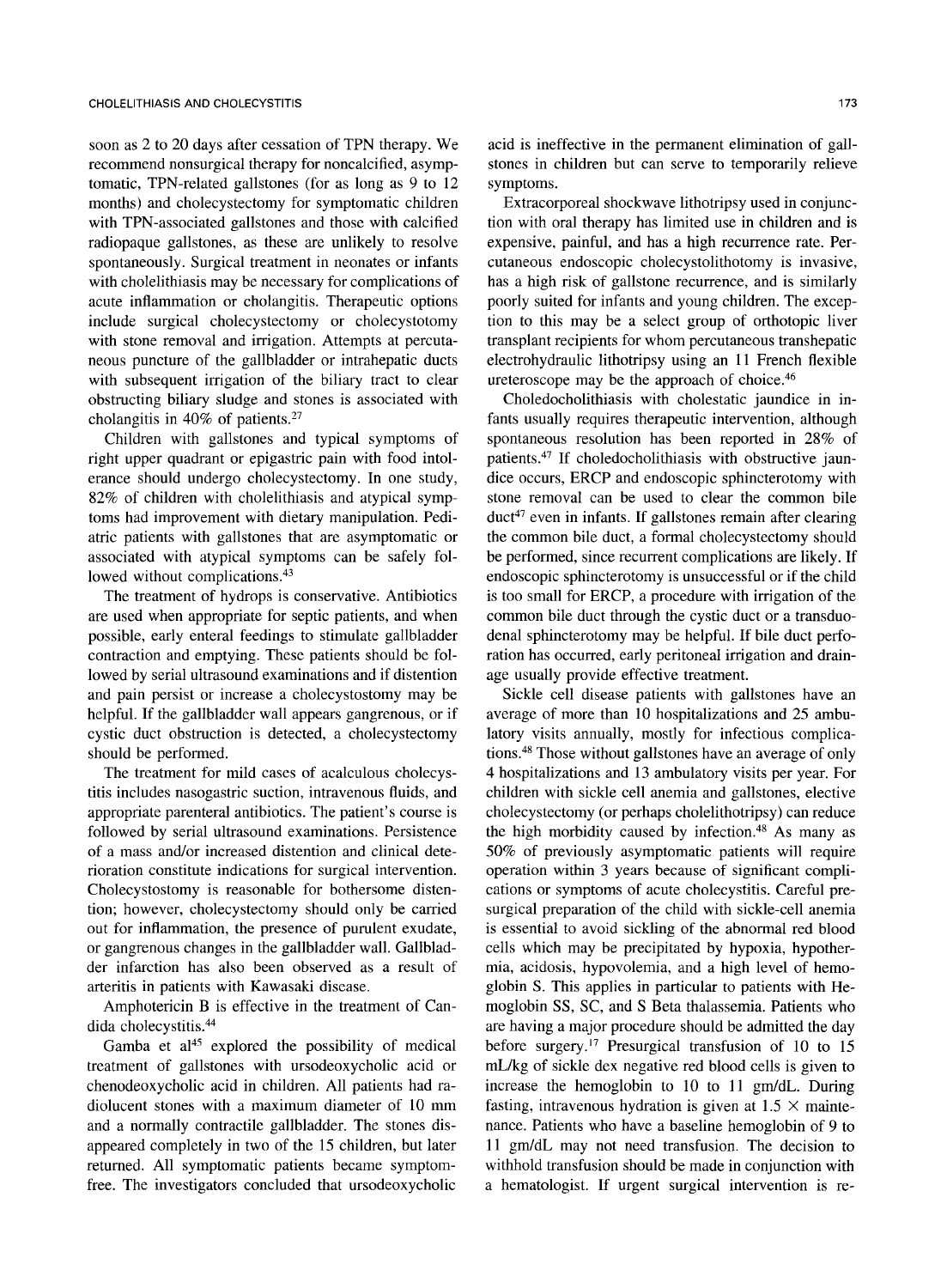quired, either an exchange transfusion or red cell phresis should be carried out before the procedure.

Cholecystectomy is recommended for all symptomatic patients with thalassemia or spherocytosis, as well as those undergoing splenectomy in whom a presurgical ultrasound demonstrates gallstones. However, some surgeons prefer simple cholecystotomy with removal of stones at the time of splenectomy for spherocytosis.

## *Cholecystectomy*

Davidoff et  $al^{49}$  were among the first to describe the technique of laparoscopic cholecystectomy in children. The benefits of laparoscopic cholecystectomy include decreased pain and ileus after surgery, shortened hospitalization, and improved cosmesis. Laparoscopic cholecystectomy is safe and efficacious in children, comparing favorably with traditional cholecystectomy.<sup>50-55</sup> This technique is of particular value in the obese child,<sup>56</sup> for cholecystitis in pregnancy,57,58 and in managing the biliary complications of heart transplant patients.<sup>25,59</sup>

In a comparison between 29 laparoscopic and 23 open cholecystectomies for symptomatic cholelithiasis, the requirement for postsurgical parenteral analgesia for laparoscopic cholecystectomy was significantly less than for the open procedure.<sup>60</sup> The mean length of hospitalization for laparoscopic cholecystectomy was only one third that of the open procedure. Although the average operating room costs per case for laparoscopic cholecystectomy were significantly more expensive than for the open procedure, laparoscopic cholecystectomy was significantly less expensive overall because the period of hospitalization was significantly shortened.<sup>60</sup>

Holcomb et al<sup>74</sup> reported their experience with  $100$ consecutive laparoscopic cholecystectomies. Patients ranged in age from 25 months to 230 months, with a mean of 105 months. Only 19 patients had hemolytic disease as the etiology for their cholelithiasis. Two patients had biliary dyskinesia. Seventy-eight patients underwent an elective operation. Twenty-two children required urgent hospitalization because of complications from their cholelithiasis: acute cholecystitis  $(n = 7)$ ; jaundice and pain ( $n = 6$ ); gallstone pancreatitis ( $n = 5$ ); acute biliary colic ( $n = 4$ ). All 6 patients who presented with jaundice underwent ERCP before their laparoscopic cholecystectomy. Two patients required laparoscopic choledochal exploration. The surgical time and postsurgical hospitalization were significantly longer in the complicated group when compared with the elective patients. No significant complications such as the need for additional surgery, injury to the choledochus or to other viscera, bile leak, or retained choledocholithiasis occurred. Most of our cholecystectomies in children have been for symptomatic cholelithiasis secondary to sickle cell disease. In patients who present with recurrent abdominal pain, we usually remove the appendix concurrently. Of interest is the finding of pathology in 50% of the appendices removed from these children. The pathology was mixed, demonstrating scaring in some and inflammation in others.

Klin et al<sup>75</sup> studied bile cultures from 30 children undergoing laparoscopic cholecystectomy and decided, on the basis of only one positive bile culture, that routine cultures are not necessary and that bile spillage during the course of routine cholecystectomy is not an indication for the use of antibiotic.

Lugo-Vicente76 recently studied infants and children requiring cholecystectomy. The mean age was 15 years. Females (76%) with classic biliary symptoms predominated; 12% of the patients developed gallstone pancreatitis and 7% developed jaundice. Abnormal liver chemistry values, obesity, and elevated triglyceride levels comprised the most significant predisposing factors. Indications for surgery were cholelithiasis 86%, gallbladder dyskinesia in 12%, and sludge/polyp in 2%. Fifty-nine cholecystectomies (71 %) were performed laparoscopically and 29% were open. Choledocholithiasis in 7% was managed by open extraction with t-tube placement or endoscopic papillotomy followed by laparoscopic cholecystectomy. No major ductal complication was identified. The predominant pathologic finding was chronic cholecystitis, including the subgroup with biliary dyskinesia. Statistical comparison showed that laparoscopic cholecystectomy is superior to open cholecystectomy in regard to length of stay, diet resumption, use of pain medication, operating time, and cosmetic results.

The role of routine intraoperative cholangiography is somewhat controversial. While some authors believe that it should be routine,  $61,62$  the majority recommend selective studies.63- 68 Cholangiography can be performed by any one of several methods. Commercial catheters have been produced which can be passed through a cannula. Unfortunately, this results in a loss of exposure, as one of the graspers must be removed. Holcomb and colleagues use the Kumar clamp (Nashville Surgical Instruments, Springfield, TN), which is a reusable device designed to occlude the proximal gallbladder while providing needle access to the distal gallbladder just proximal to the cystic duct, for the easy introduction of contrast material to outline the biliary duct.<sup>62,69</sup>

We have treated 10 cases with common duct stones by incising the cystic duct and dilating it with a balloon catheter<sup>70</sup> to allow insertion of another endoscope into the bile duct.<sup>71,72</sup> For a pediatric choledochoscope, we have found it convenient to use a pediatric cystoscope. This allows for good visualization and provides access for irrigation and instrumentation (eg, the passage of a stone basket). A second camera can be attached to the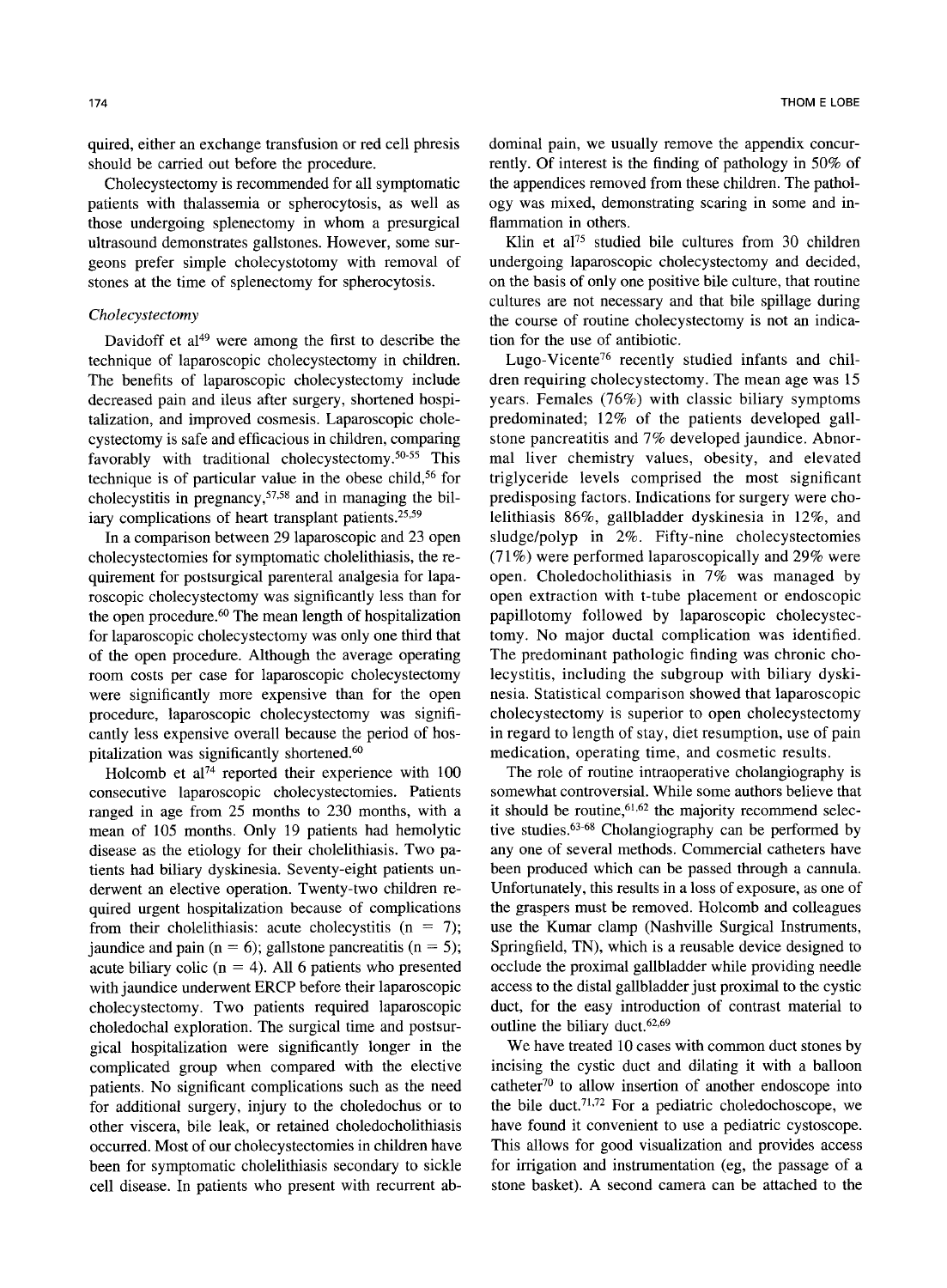CHOLELITHIASIS AND CHOLECYSTITIS

choledochoscope so that the surgeon can see intraductal and extraductal anatomy simultaneously. Usually, after

1. Rescorla FJ: Cholelithiasis, cholecystitis, and common bile duct stones. Curr Opin Pediatr 9:276-282, 1997

2. Bailey PY, Connors RH, Tracy TF, Jr, et al: Changing spectrum of cholelithiasis and cholecystitis in infants and children. Am J Surg 158:585-588, 1989

3. Holcomb GW III: Laparoscopic cholecystectomy. Semin Pediatr Surg 2:159-167, 1993

4. Asabe K, Handa N: Infant cholelithiasis: Report of a case. Surg Today 27:71-75, 1997

5. Tanaka Y, Kawaguchi C, Mizote H, et al: Biliary tract duplication accompanied by choledocholithiasis: Report of a case. Surg Today 29:1168-1171, 1999

6. Uno K, Tsuchida Y, Kawarasaki H, et al: Development of intrahepatic cholelithiasis long after primary excision of choledochal cysts [see comments]. J Am Coli Surg 183:583-588, 1996

7. Schirmer WJ, Grisoni ER, Gauderer MW: The spectrum of cholelithiasis in the first year of life. J Pediatr Surg 24:1064-1067, 1989

8. Jonas A, Yahav J, Fradkin A, et al: Choledocholithiasis in infants: Diagnostic and therapeutic problems. J Pediatr Gastroenterol Nutr 11:513-517, 1990

9. Blickman JG, Herrin JT, Cleveland RH, et al: Coexisting nephrolithiasis and cholelithiasis in premature infants. Pediatr Radiol 21: 363-364, 1991

9a. Komura J, Yano H, Tanaka Y, et al: Increased incidence of cholestasis during total parenteral nutrition in children-Factors affecting stone formation. Kurume Med J 40:7-11, 1993

10. Canlano DA, Starr J, Ginn-Pease ME: Extensive short-bowel syndrome in neonates: Outcome in the 1980s. Surgery 105:119-124, 1989

11. Matsuo Y, Nezu R, Kubota A, et al: Massive small bowel resection in neonates-Is weaning from parenteral nutrition the final goal? Surg Today 22:40-45, 1992

12. Waag KL, Hosie S, Wessel L: What do children look like after longitudinal intestinal lengthening. Eur J Pediatr Surg 9:260-262, 1999

12a. Kelly D, Liver complications of pediatric parenteral nutrition-Epidemiology. Nutrition 14:153-157, 1998

13. Kelly DA: Liver complications of pediatric parenteral nutrition-Epidemiology. Nutrition 14:153-157, 1998

14. Samperi P, Consalvo C, Romano Y, et al: Liver involvement in white patients with sickle-cell disease. Arch Pediatr Adolesc Med 150: 1177-1180, 1996

15. AI-Salem AH, Qaisruddin S: The significance of biliary sludge in children with sickle cell disease. Pediatr Surg Int 13: 14-16, 1998

16. Heubi JE, O'Connell NC, Setchell KD: Ileal resection/dysfunction in childhood predisposes to lithogenic bile only after puberty. Gastroenterology 103:636-640, 1992

17. Clements RH, Holcomb GW Ill: Laparoscopic cholecystectomy. Curr Opin Pediatr 10:310-314, 1998

18. Gollin G, Raschbaum GR, Moorthy C, et al: Cholecystectomy for suspected biliary dyskinesia in children with chronic abdominal pain. J Pediatr Surg 34:854-857, 1999

19. Yulevich A, Cohen Z, Maor E, et al: Acute acalculous cholecystitis caused by Salmonella typhi in a 6-year-old child. Eur J Pediatr Surg 2:301-303, 1992

20. Beiler HA, Kuntz C, Eckstein TM, et al: Cholecystolithiasis and infection of the biliary tract with Salmonella Yirchow-A very rare case in early childhood. Eur J Pediatr Surg 5:369-371, 1995

21. Herek 0, Sarioglu A, Kocer N, et al: Biliary pseudolithiasis in childhood: A case report. Eur J Pediatr Surg 9:337-339, 1999

the endoscope is removed from the duct, the cystic duct stump can be ligated in the standard fashion.<sup>73</sup>

## REFERENCES

22. Robertson FM, Crombleholme TM, Barlow SE, et al: Ceftriaxone choledocholithiasis. Pediatrics 98: 133-135, 1996

23. Kong MS, Chen CY: Risk factors leading to ceftriaxone-associated biliary pseudolithiasis in children. Chang Keng I Hsuen Tsa Chih 19:50-54, 1996

24. Cao S, Cox K, So *SS ,* et al: Potential effect of cyclosporin A in formation of cholesterol gallstones in pediatric liver transplant recipients. Dig Dis Sci 42:1409-1415, 1997

25. Milas M, Ricketts RR, Amerson JR, et al: Management of biliary tract stones in heart transplant patients. Ann Surg 223:747-753; discussion 753-756, 1996

26. Almond PS, Adolph YR, Steiner R, et al: Calculous disease of the biliary tract in infants after neonatal extracorporeal membrane oxygenation. J Perinatol 12:18-20, 1992

27. Rowe I, O'Neill JA Jr, Grosfeld JL, et al: Essentials of Pediatric Surgery. St Louis, MO, Mosby-Year Book, 1995 pp 656-662

28. Shapiro MJ, Luchtefeld WB, Kurzwell S, et al: Acute acalculous cholecystitis in the critically ill. Am Surg 60:335-339, 1994

29. Komura J, Yano H, Tanaka Y, et al: Torsion of the gallbladder in a thirteen year old boy-Case report. Kurume Med J 40:13-16, 1993

30. Moudgil A, Germain BM, Nast CC, et al: Ureteritis and cholecystitis: Two unusual manifestations of cytomegalovirus disease in renal transplant recipients. Transplantation 64:1071-1073, 1997

31. Paret G, Gilad E, Jonas A, et al: Acute acalculous cholecystitis in an infant after cardiac surgery. J Pediatr Surg 29:1580-1581, 1994

32. Westfall SH, Ganjavian MS, Weber TR, et al: Acute cholecystitis after spinal fusion and instrumentation in children. J Pediatr Orthop II :663-665, 1991

33. Steffen RM, Wyllie R, Petras RE, et al: The spectrum of eosinophilic gastroenteritis. Report of six pediatric cases and review of the literature. Clin Pediatr (Phila) 30:404-411, 1991

34. Friesen CA, Roberts CC: Cholelithiasis. Clinical characteristics in children. Case analysis and literature review. Clin Pediatr (Phila) 28:294-298, 1989

35. Fernandes ET, Hollabaugh RS, Boulden TF, et al: Gangrenous acalculous cholecystitis in a premature infant. J Pediatr Surg 24:608- 609, 1989

36. Traynelis YC, Hrabovsky EE: Acalculous cholecystitis in the neonate. Am J Dis Child 139:893-895, 1985

37. Senaati S, Gumruk FU, Delbakhsh P, et al: Gallbladder pathology in pediatric beta-thalassemic patients. A prospective ultrasonographic study. Pediatr Radiol 23:357-359, 1993

38. McGahan JP, Phillips HE, Stadalnik RC, et al: Ultrasound and radionuclide biliary scanning in acute pediatric abdominal pain. J Clin Ultrasound 11:251-258, 1983

39. Westfall CT, Massello TP: Kawasaki disease associated with hydrops of the gallbladder. A case presentation and review of the literature. Z Kinderchir 32:379-383, 1981

40. Borocco A, Bosson N, Leroux C, et al: Spiral cholangioscanners and tridimensional reconstructions of the biliary tract in children. J Radiol 77:663-666, 1996

41. Carbajo Ferreira AJ, Urbaez Romero M, Medina Benitez E, et al: Biliary lithiasis in childhood. An Esp Pediatr 36:281-284, 1992

42. Holgersen LO, Stolar C, Berdon WE, et al: Therapeutic and diagnostic implications of acquired choledochal obstruction in infancy: Spontaneous resolution in three infants. J Pediatr Surg 25:1027-1029, 1990